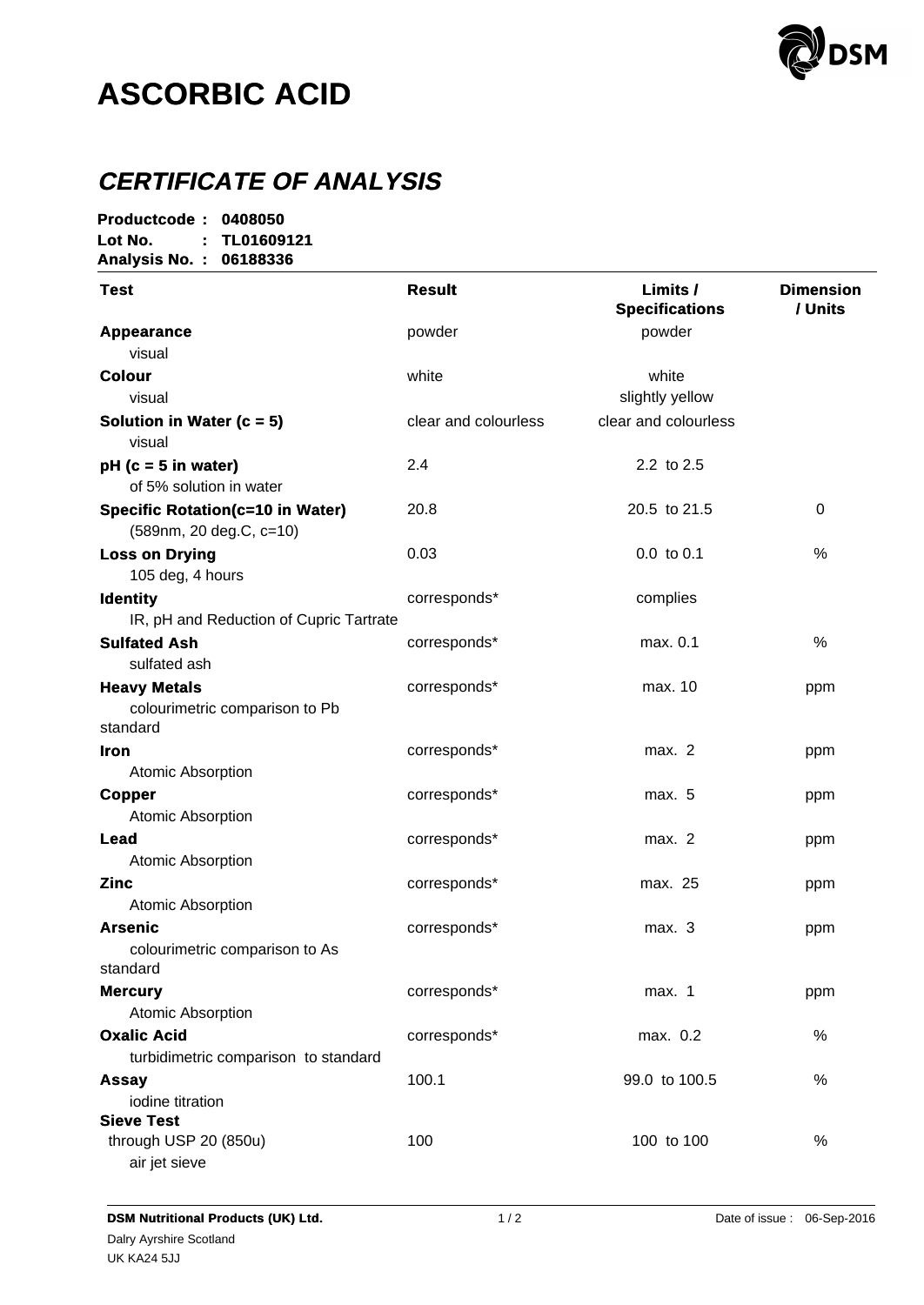

# **ASCORBIC ACID**

### **CERTIFICATE OF ANALYSIS**

**Productcode : Productcode : 0408050 Lot No. : No. : TL01609121 TL01609121 Analysis No. : 06188336 :**

| <b>Test</b>                                      | <b>Result</b> | Limits /<br><b>Specifications</b> | <b>Dimension</b><br>/ Units |
|--------------------------------------------------|---------------|-----------------------------------|-----------------------------|
| through USP 100 (150u)<br>air jet sieve          | 19            | 0 to 70                           | $\%$                        |
| through USP 200(75u)<br>air jet sieve            | 2             | $0$ to $20$                       | %                           |
| <b>Ethanol</b><br>headspace GC                   | corresponds*  | max. 120                          | ppm                         |
| <b>Methanol</b>                                  | corresponds*  | max. 60                           | ppm                         |
| headspace GC<br><b>Related Impurities</b>        |               |                                   |                             |
| Impurity C<br>by HPLC                            | 0.02          | max. 0.15                         | %                           |
| Impurity D<br>by HPLC                            | 0.01          | max. 0.15                         | %                           |
| Unspecified Impurities > 0.10 percent<br>by HPLC | not present   | not present                       |                             |
| Total Other than C and D<br>by HPLC              | 0.00          | max. 0.2                          | %                           |

\*) checked at regular intervals

This lot was analysed and released by our authorized Quality Control Department and was found to meet the specifications as given above.

USP + FCC + Ph. Eur. The product meets all requirements of the following valid compendia when tested accordingly:

The Quality Assurance Manager DSM Nutritional Products (UK) Ltd.

Strachan Fraser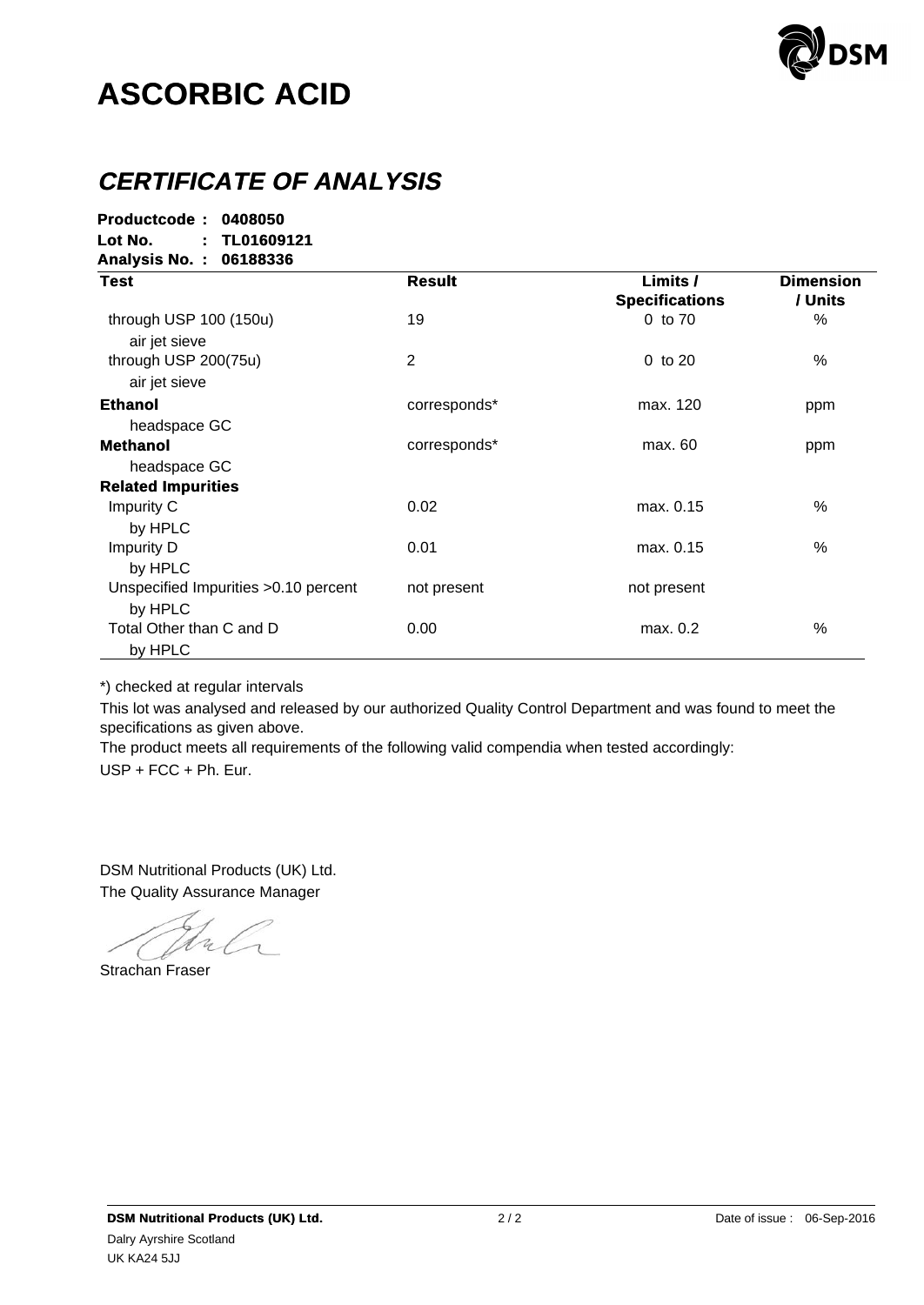

#### **Certificate of Analysis**

| Product:                          | Altratene 10% WSC/S          |
|-----------------------------------|------------------------------|
| Lot $No.$ :                       | 8BP10S231608                 |
| Manufacturing Date: Aug. 16, 2016 |                              |
| <b>Expiration Date:</b>           | Aug. 16, 2019                |
| Storage:                          | In a Cool Place (Below 15°C) |
| <b>Issue Date:</b>                | Aug. 29, 2016                |

| <b>Test Items</b>         | <b>Specification</b>             | <b>Results</b>            |
|---------------------------|----------------------------------|---------------------------|
| Appearance                | Fine Redish Orange Powder        | Fine Redish Orange Powder |
| <b>B-Carotene Content</b> | Min.10%                          | 10.8%                     |
| <b>Color Intensity</b>    | Min. 100                         | 118                       |
| Loss on Drying            | Max. 5%                          | 3.6%                      |
| Heavy Metals (as Pb)      | Max. 5ppm                        | $<$ 5ppm                  |
| <b>Total Plate Count</b>  | Max. 1.0 x 10 <sup>3</sup> CFU/g | < 100 CFU/g               |

The product is safe for its intended purpose.

Approved by:

Shih - ying Sun

Shih-Ying Sun Quality Assurance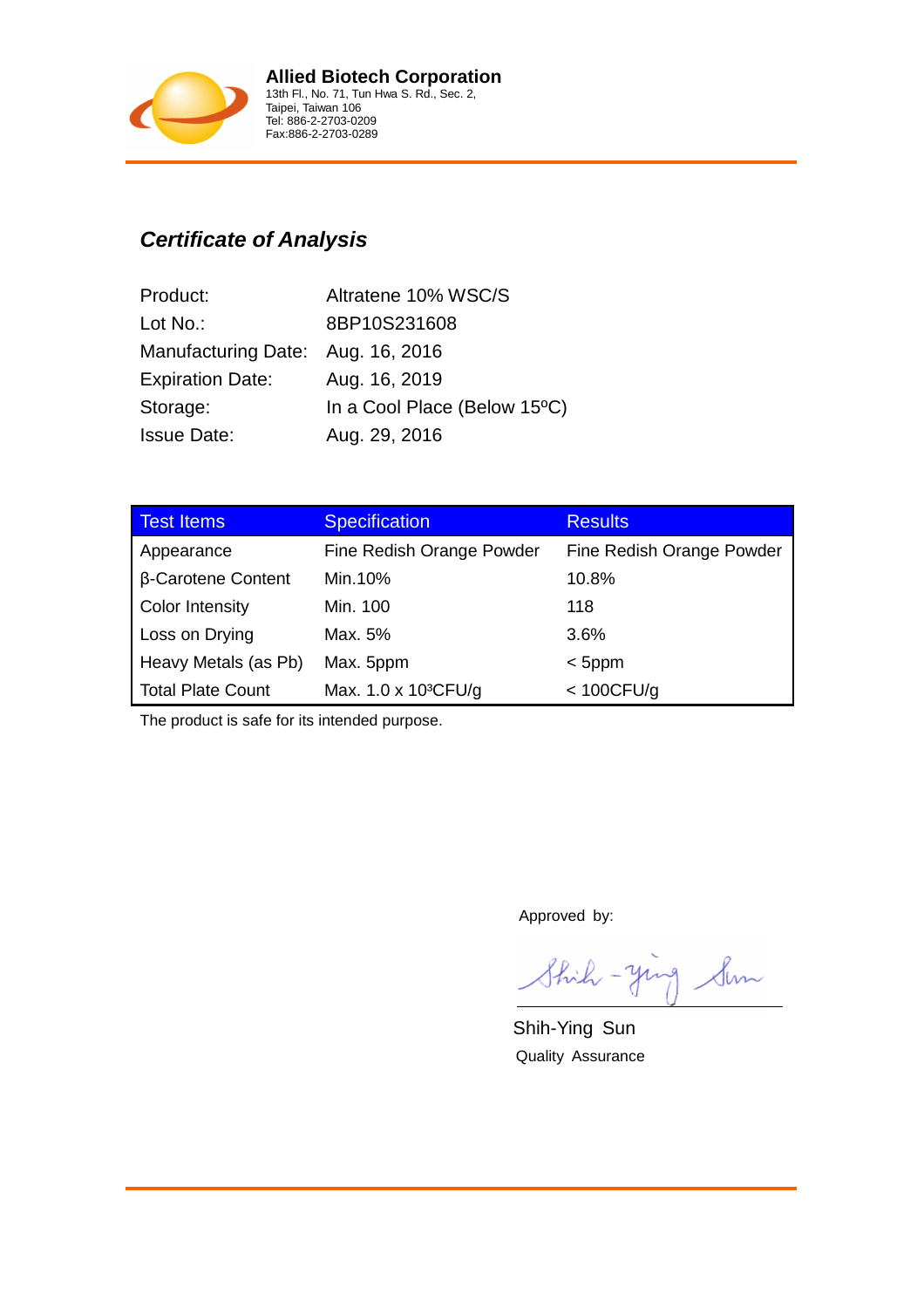Product Information



### **Ascorbic Acid**

**GMO Statement**

We hereby confirm that the product Ascorbic Acid is manufactured by conventional processes\*\* and therefore does not contain GMO-DNA.

\*\* The term "conventional process" refers to chemical synthesis, fermentation using non GMM, extraction from conventional plants.

This document is generated electronically and valid without signature. ..........................................................................................................................................................................................................................

**Disclaimer:** The information contained herein is to the best of our knowledge accurate. However, we refuse any liability for the application and use of further processed material containing our product. Solely the producer of the final product has to assume full responsibility according to the relevant local regulations. The content of this document is subject to change without further notice unless otherwise agreed in writing. Please consult your local representative or one of DSM's websites at http://webshop.dsm.com for latest version of this document or the latest information.